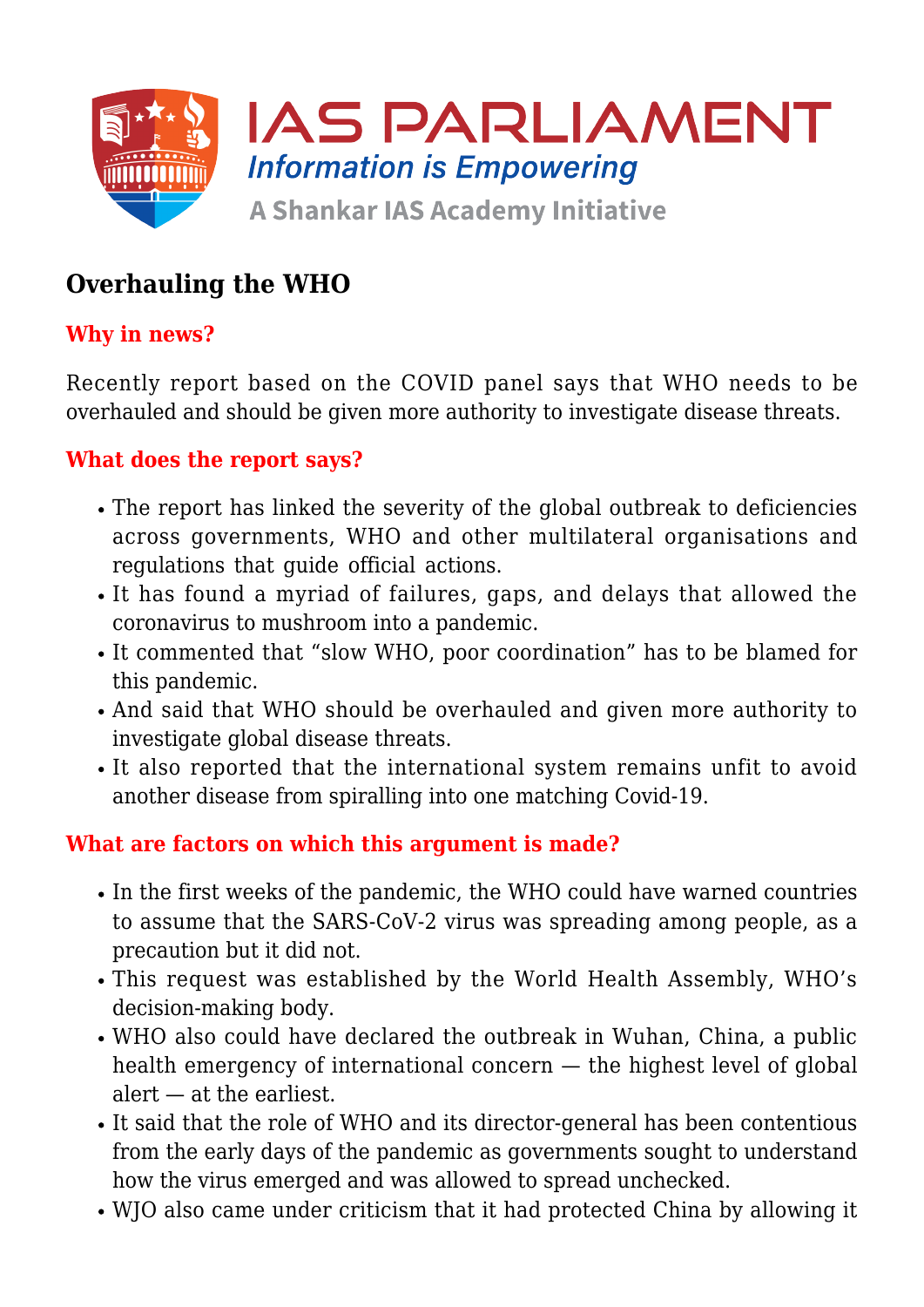to conceal the origin of the virus.

It was hindered by its regulations, which aren't conducive to take a precautionary approach.

## **What was the outcome of this?**

- So most of the countries failed to heed the warning, chose for wait and see approach rather than taking firm measures to contain the virus.
- In some countries, actions was taken only when ICU beds started to fill and by then it was too late.
- There were also countries which devalued science, denied the severity of Covid-19, delayed responding, and sowed distrust among their citizens leading to deadly consequences.
- But the panel also found that in countries like South Korea, Vietnam and New Zealand action was taken earlier to rapidly contain the virus.

#### **What was its recommendations?**

- It said that WHO should have the power to investigate outbreaks speedily, with guaranteed rights of access and have the ability to publish information without waiting for a member state's approval.
- It called for the overhauling of the disease surveillance and alert systems so that they function at near-instantaneous speed to detect and verify signals of potential outbreaks.
- It said that an agreement has to be reached to waive vaccine patents, an oversight body and legally binding treaty has to be created to bolster the prevention and response to future pandemics.
- It recommended a single, seven-year term for the WHO director-general and regional directors respectively.
- It called for the creation of a **Global Health Threats Council** that will maintain political commitment to pandemic preparedness and response and hold actors accountable.
- It necessitated the need to create a **Pandemic Framework Convention** within six months to address gaps in international regulations, and to clarify responsibilities between states and international organisations.
- It said that the authority and financing of the WHO needs to be strengthened by developing a new funding model and increasing the member-state fees.
- It recommended an international pandemic-financing facility capable of disbursing \$5 billion to \$10 billion a year for preparedness and \$50 billion to \$100 billion in the event of a crisis.